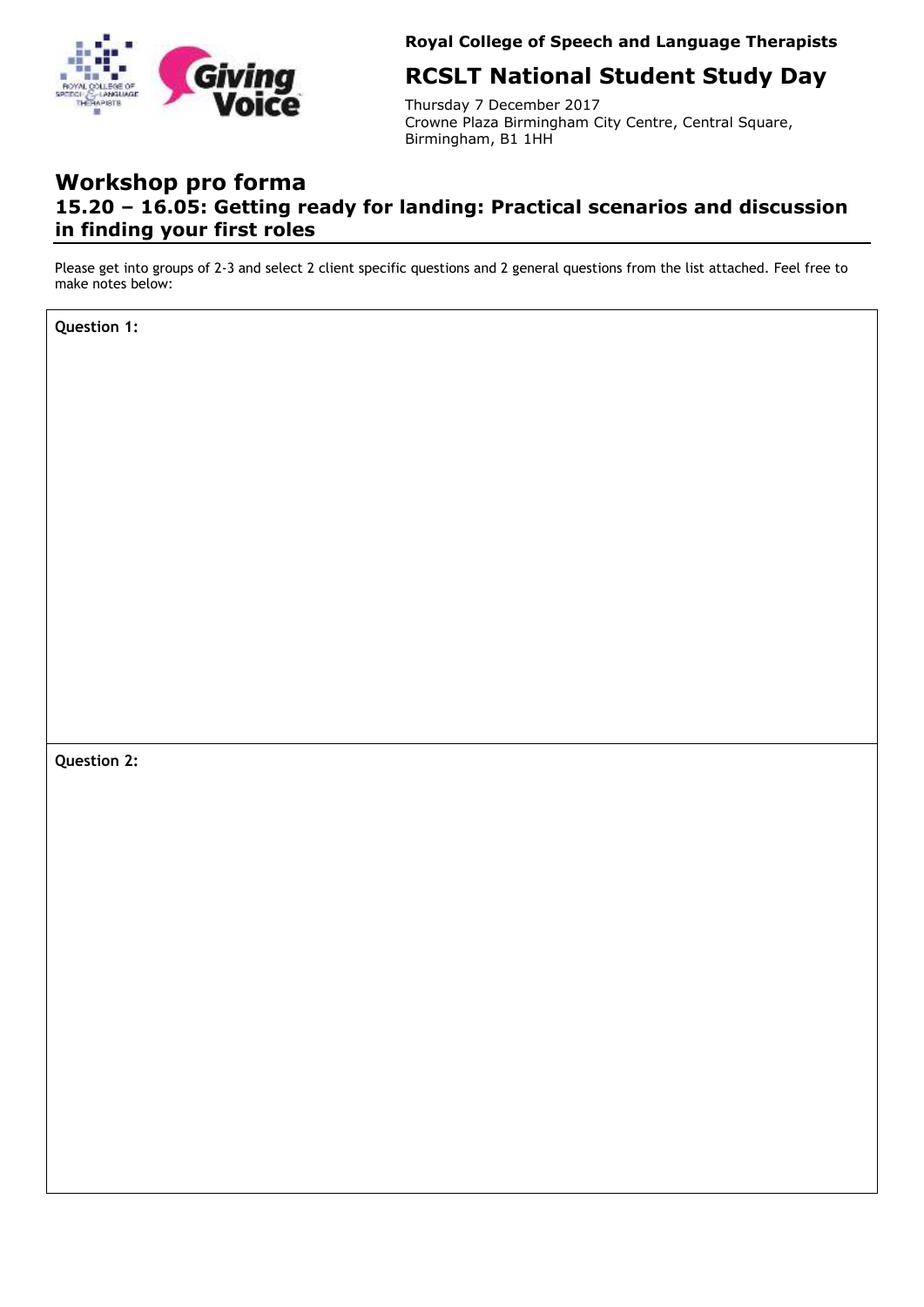## **Question 3:**

### **Question 4:**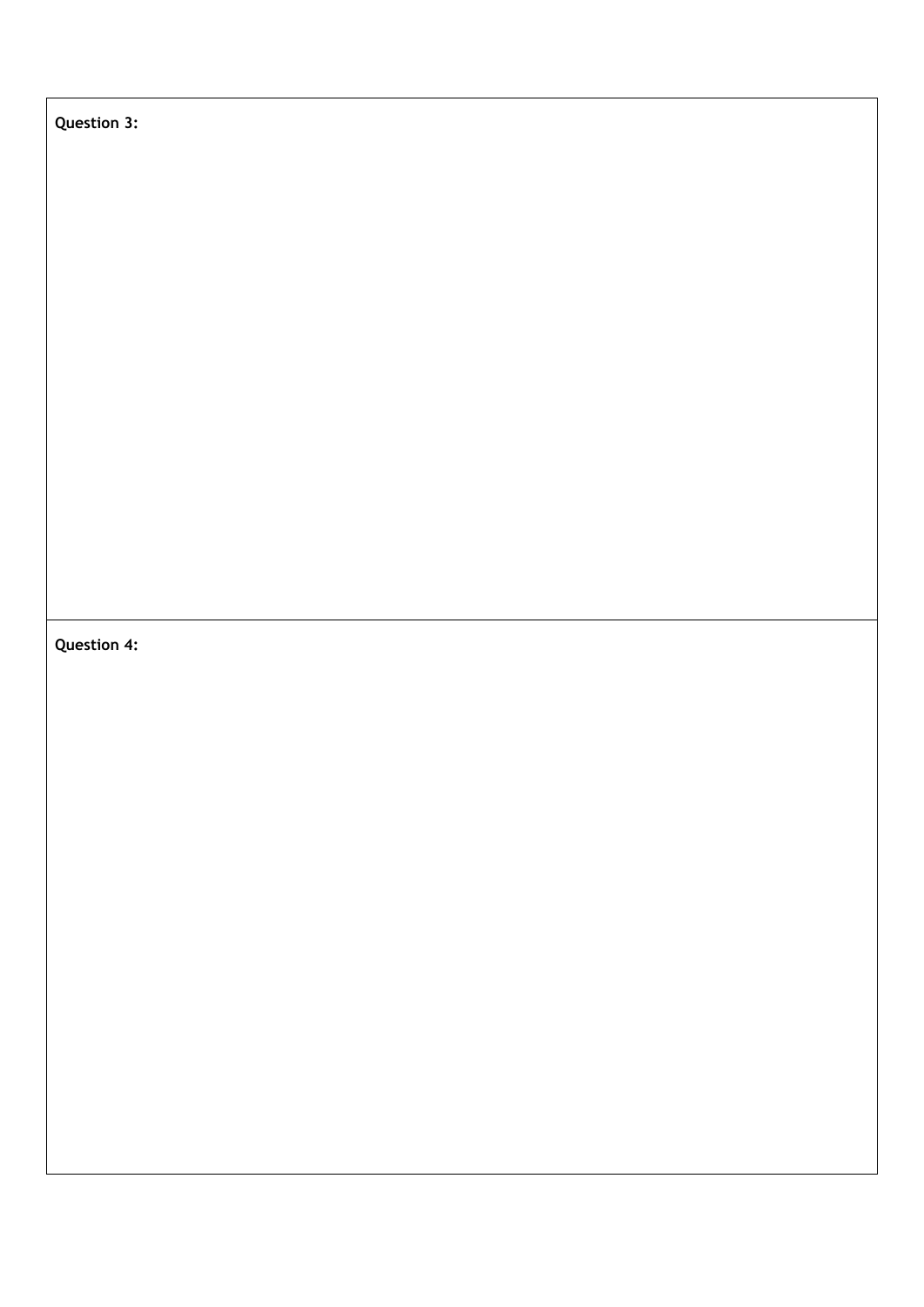#### **CLIENT SPECIFIC QUESTIONS**

#### **ADULTS**

Female LB, aged 68 This lady is an out patient She had a CVA 1 year ago Surgery for breast cancer 4 years ago. She is dysarthric. Respiratory status: uses suction daily and at mealtimes. History of recurrent chest infections. Has been on soft diet and thickened fluids since in patient episode. Her weight is steady. She is fed by one caring relative Mealtimes are slow.

How would you prioritise the patient-urgent or routine? Then outline your assessment and management plan.

Male BB, aged 92 This gentleman is an out patient He had a CVA 5 years ago He is diabetic and has COPD He is dysarthric. Referred because of recent history of chest infections. Has been on soft diet and thickened fluids since in patient episode 6 months ago. He appears to be losing weight. He lives with one caring relative Mealtimes are slow.

How would you prioritise the patient-urgent or routine? Then outline your assessment and management plan.

A client arrives for a session in a distressed state. She shows you bruises and says that her husband has hit her. What would you do?

Please give examples of 3 adult communication assessments outlining the benefits and any disadvantages of each.

Can you give an example of a good evidence base for working with one aspect of adult SLT intervention?

How would you respond to the comment that speech and language therapy for people who have dysphasia is a waste of time?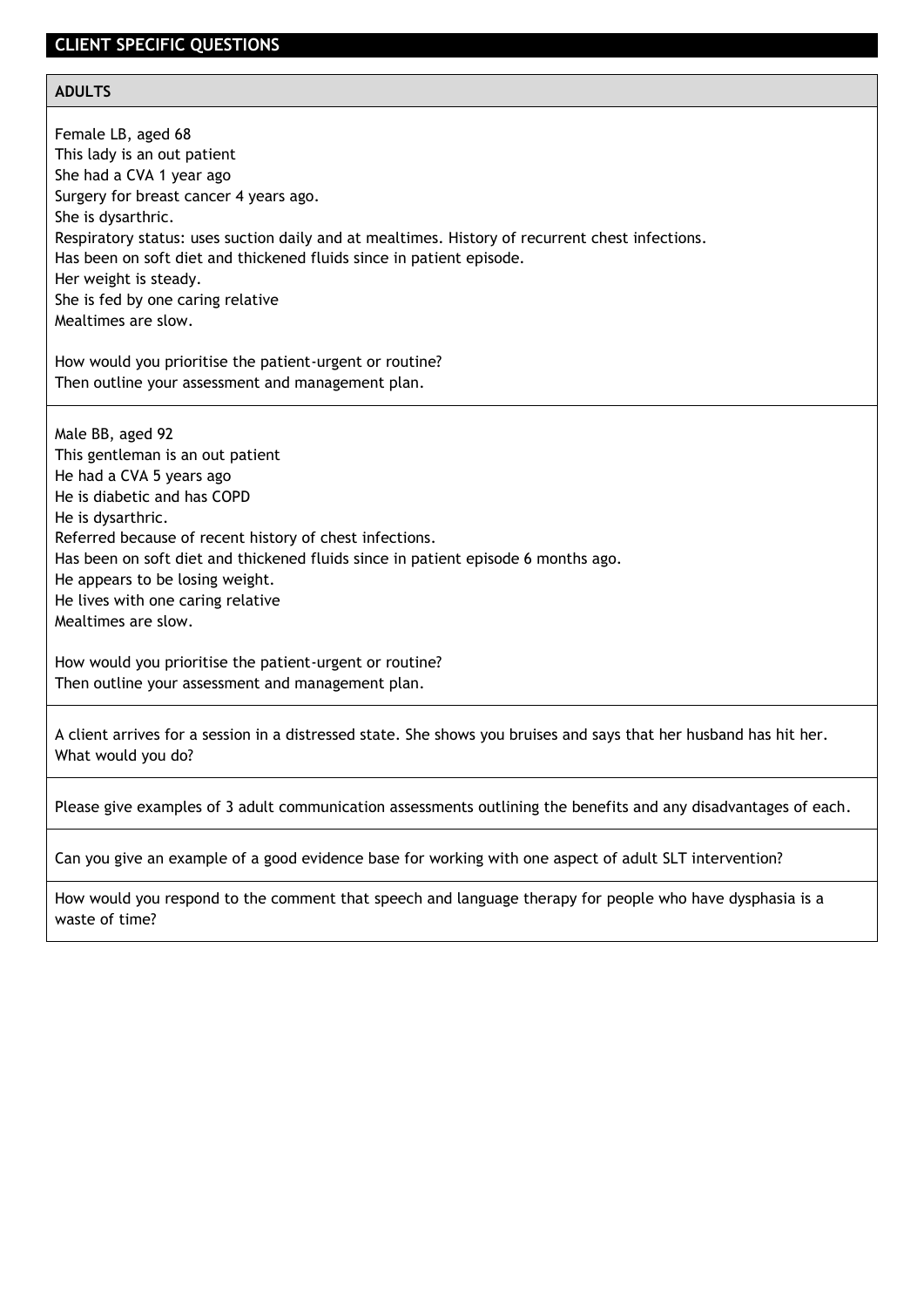#### **CHILDREN**

You have been allocated a 7 year old with DLD for therapy. Assessment carried out 3 months ago using the CELF shows 16th centile for expressive language and 2nd centile for receptive language. How would you plan your first session of therapy? What types of activities would you do and what would you be aiming to achieve?

You have been allocated a 6 year old with severe dysfluency for therapy.

In the session parents report they are concerned the stammer has deteriorated and the child can tell you quite frankly about the talking situations he avoids at school and at home. How would you plan your first session of therapy? What types of activities would you do and what would you be aiming to achieve?

You have been working with a 3 year old boy with a language delay and a complex medical condition in nursery. At your recent visit his key worker reports that he has started coughing at snack time when encouraged to eat apples or oranges and has been away from nursery with a chest infection. They ask you for your opinion, as they are quite concerned.

What would you do?

What would you need to take into consideration when recommending Makaton signing to support a child's communication development?

A teacher is concerned that you have discharged a child in her class that is presenting with a speech delay. How would you manage this situation?

You are seeing a child in school. She takes off her cardigan. She has bruises on her arms. She tells you that her mother's boyfriend has hit her.

What would you do?

You will be carrying out treatment with families who may be anxious about their child and ask you for ongoing therapy sessions even at the end of the child's intervention. How would you respond to this?

What would you do if a health visitor contacts you to raise a safeguarding concern around a child you are currently working with? How would this influence your next session with the family?

Talk us through a child you have worked with to support their communication needs. Explain the rationale for the assessments undertaken, targets set and model of intervention offered.

SLTs have to work with a wide range of professionals to get the best outcomes for children such as teaching assistants, SENCos, Physios. What makes good team working in a school environment?